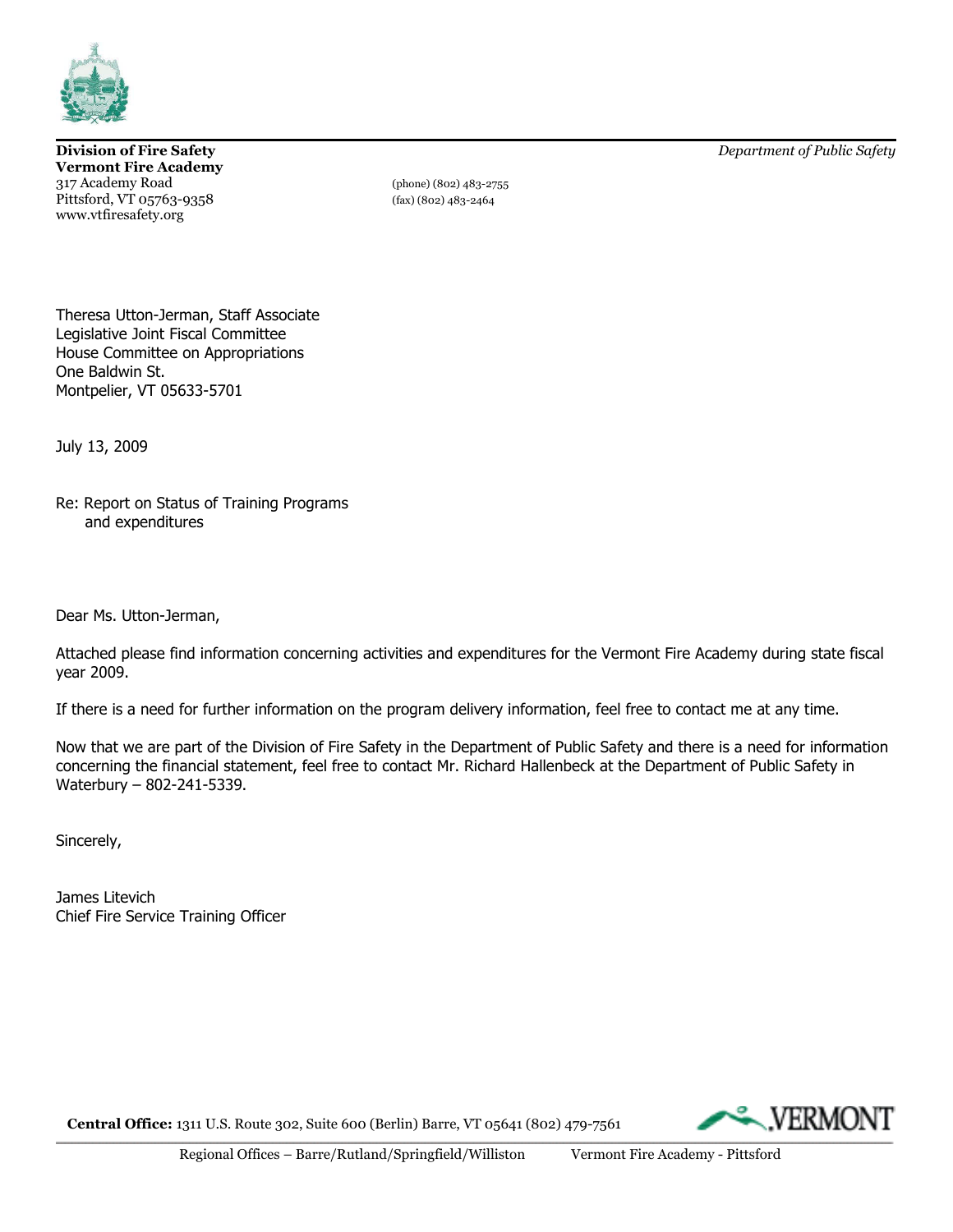|                                            | 21120           | 10000                               | 21500                          | 22005           |
|--------------------------------------------|-----------------|-------------------------------------|--------------------------------|-----------------|
|                                            | Fire<br>Academy | Fire Academy<br><b>General Fund</b> | Inter-Unit<br><b>Transfers</b> | Federal<br>Fund |
| <b>Budget As Passed</b>                    | 451,610         | 618,863                             | 158,647                        | 410,772         |
| Adjustments to Budget                      |                 |                                     |                                |                 |
| <b>Excess Receipts</b>                     | 245,000         |                                     |                                |                 |
| Recission                                  |                 | (35, 369)                           |                                |                 |
| <b>Travel Reduction</b>                    |                 | (7,078)                             |                                |                 |
| 5% Exempt Reduction                        |                 | (2, 222)                            |                                |                 |
| DA-B-26 Transfer                           |                 | 25,000                              |                                |                 |
| Health Insurance Holiday                   |                 | (2,526)                             |                                |                 |
| <b>Current Budget</b>                      | 696,610         | 596,668                             | 158,647                        | 410,772         |
|                                            |                 |                                     |                                |                 |
| Expenditures                               | 645,910         | 596,668                             | 16,425                         | 241,847         |
| Spending Authority Remaining               | 50,700          |                                     | 142,222                        | 168,925         |
| Balance of Special Fund 21120 as of 7/1/08 | 488,022         |                                     |                                |                 |
| Revenue received in SFY09                  |                 |                                     |                                |                 |
| <b>Tax Assesment</b>                       | 599,872         |                                     |                                |                 |
| Fire Academy Tuition and Misc.             | 88,283          |                                     |                                |                 |
| BISHCA**                                   | 30,000          |                                     |                                |                 |
| Motorboat Registration and Surcharge***    | 1,746           |                                     |                                |                 |
| <b>Total Revenue</b>                       | 719,901         |                                     |                                |                 |
| <b>Expenditures in SFY09</b>               | (645, 910)      |                                     |                                |                 |
| Fund Transfers****                         | (507, 288)      |                                     |                                |                 |
| <b>Accounts Receivable</b>                 | (1, 120)        |                                     |                                |                 |
| Balance of Fund as of 6/30/09              | 53,606          |                                     |                                |                 |

\* State Fiscal Year 2009 data is not final as of the date of this report. Some changes may occur due to entries posted during the adjustment period

\*\* Amount to be transferred to fund 21120 per statute. This transfer has yet to take place as of this date.

\*\*\* This amount does not belong in fund 21120 and is due to an error made by another department. That department has been contacted and made aware that a correction is necessary.

\*\*\*\* Consolidation of balances from other funds for which the Vermont Fire Academy no longer uses.